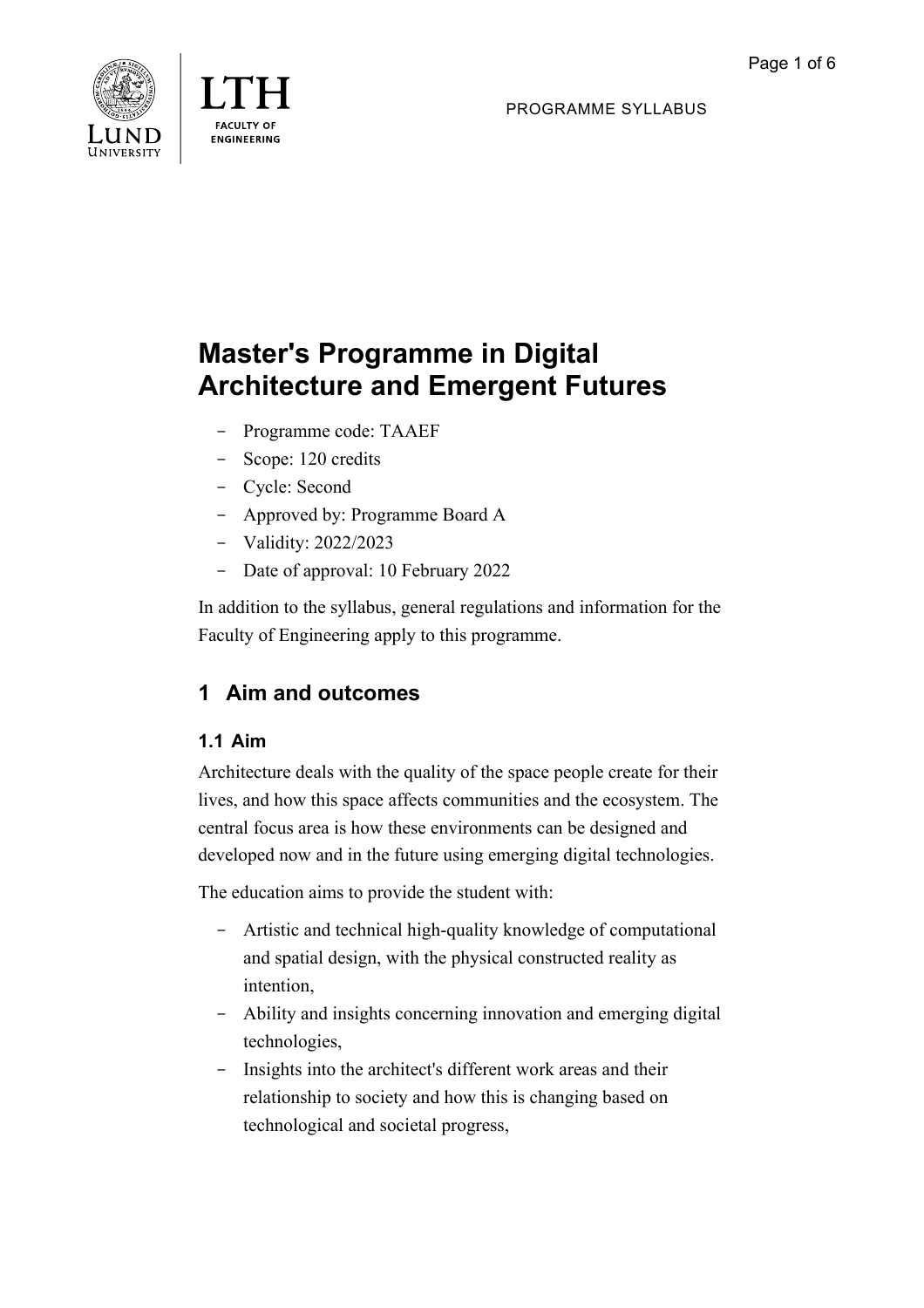- An empirical and scientific basis for creative and critical approach to the profession, architecture and society.

The programme combines an experimental, innovation-focused approach with practise-oriented design skills.

### **1.2 Outcomes for a Degree of Master of Science (120 credits)**

(Higher Education Ordinance 1993:100)

#### **Knowledge and understanding**

For a Degree of Master of Science (120 credits) the student shall

- demonstrate knowledge and understanding in the main field of study, including both broad knowledge of the field and a considerable degree of specialised knowledge in certain areas of the field as well as insight into current research and development work, and
- demonstrate specialised methodological knowledge in the main field of study.

#### **Competence and skills**

For a Degree of Master of Science (120 credits) the student shall

- demonstrate the ability to critically and systematically integrate knowledge and analyse, assess and deal with complex phenomena, issues and situations even with limited information,
- demonstrate the ability to identify and formulate issues critically, autonomously and creatively as well as to plan and, using appropriate methods, undertake advanced tasks within predetermined time frames and so contribute to the formation of knowledge as well as the ability to evaluate this work,
- demonstrate the ability in speech and writing both nationally and internationally to report clearly and discuss his or her conclusions and the knowledge and arguments on which they are based in dialogue with different audiences, and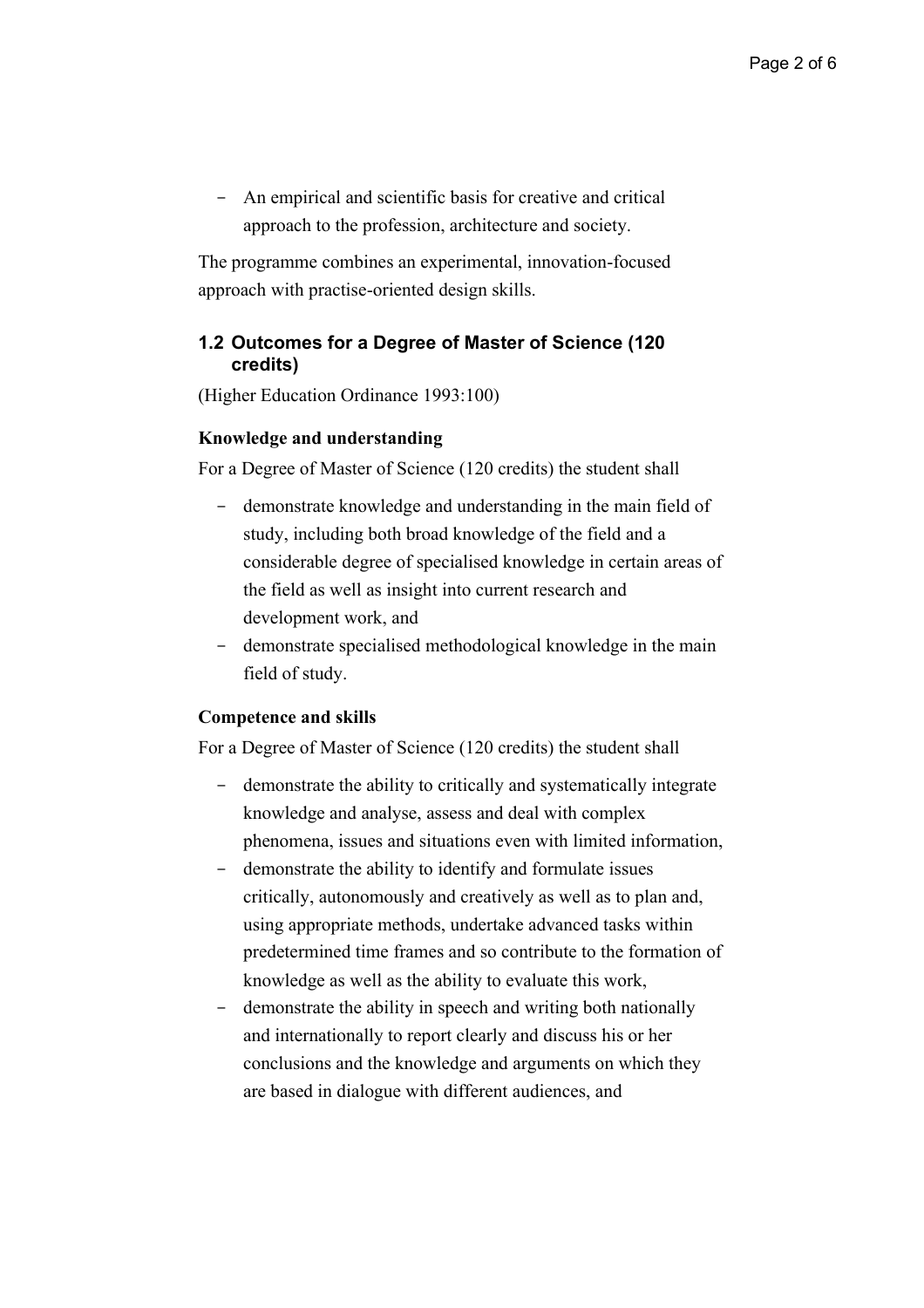- demonstrate the skills required for participation in research and development work or autonomous employment in some other qualified capacity.

### **Judgement and approach**

For a Degree of Master of Science (120 credits) the student shall

- demonstrate the ability to make assessments in the main field of study informed by relevant disciplinary, social and ethical issues and also to demonstrate awareness of ethical aspects of research and development work,
- demonstrate insight into the possibilities and limitations of research, its role in society and the responsibility of the individual for how it is used, and
- demonstrate the ability to identify the personal need for further knowledge and take responsibility for his or her ongoing learning.

### **1.3 Specific outcomes for a Degree of Master of Science in Architecture (120 credits), main field of study Digital Architecture and Emergent Futures**

In combination with an approved bachelor's degree in architecture, the Master's Programme shall fulfil the goals specified in the EU directive 85/384/EEG. According to the directive, the education shall contain a balance between the theoretical and practical aspects of architectural design and assure the following skills:

- capacity for architectural design artistic, aesthetic, and technical,
- sufficient knowledge in the theory and history of architecture, in the architecture related arts, and in engineering and humanities,
- awareness of the significance of the fine arts for architectural design,
- sufficient knowledge in urban design and planning, as well as planning process,
- understanding of the interaction between humans and buildings and between buildings and their context, as well as the necessity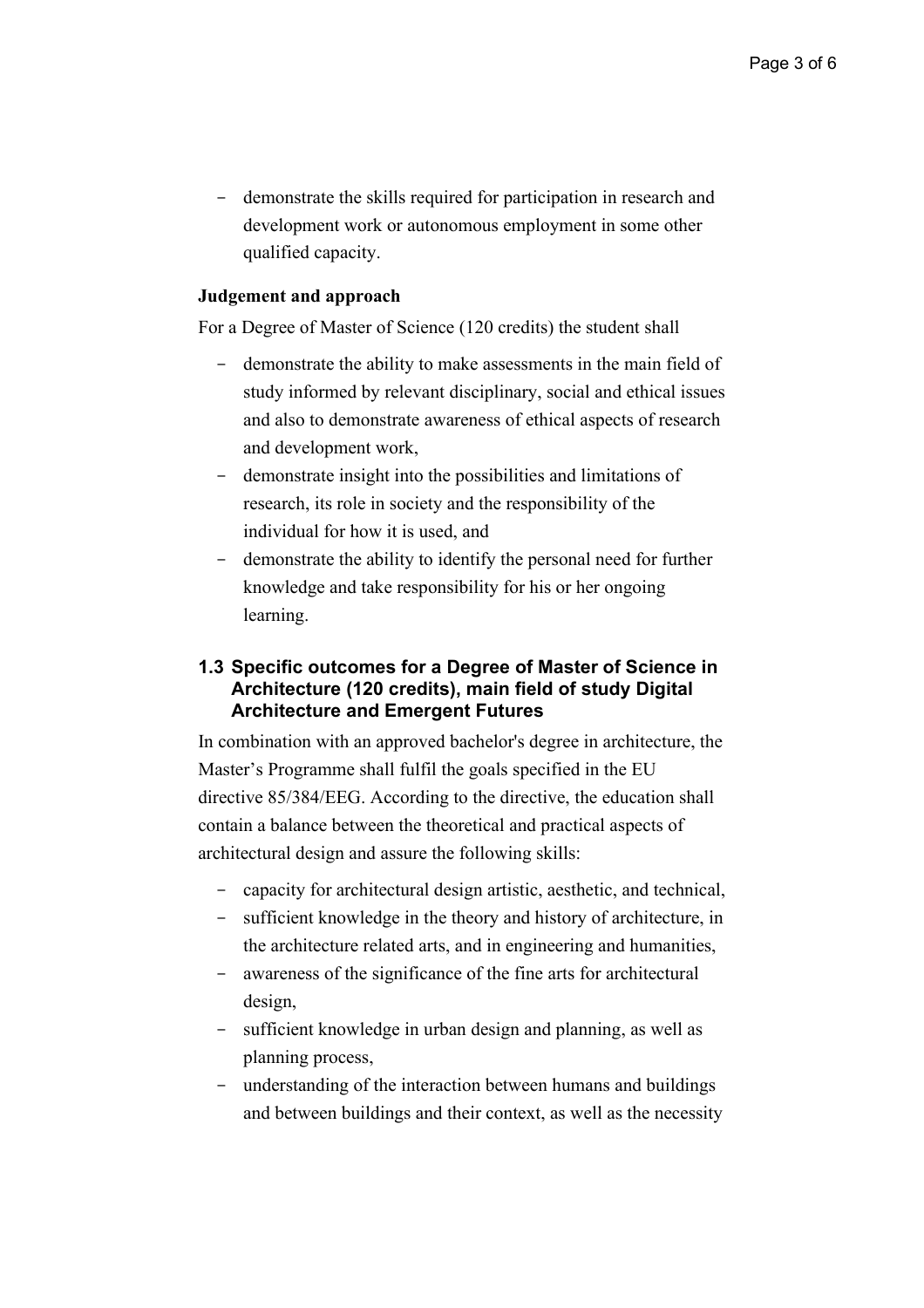to relate buildings and spatial organisation to human needs and scales,

- understanding of the architectural profession and the role of architects in society,
- knowledge of investigative methods and preparatory work for design tasks, which always include social and cultural implications,
- knowledge of building constructions and technology,
- sufficient knowledge of the physical conditions and the technology which affects the building's technical design, comfort and climate shell,
- sufficient design ability to meet the users' needs within the frames given by budget and regulation, and
- sufficient knowledge of the building processes, organisations, regulations, and methods which affect the delivery of the architectural project and its inclusion in the overall planning.

For the programme with a main field of study in Digital Architecture and Emergent Futures, the students shall be able to relate the above outcomes to digital design and fabrication processes and be able to use computational tools to achieve the relevant objectives.

### **1.4 Further studies**

On completion of the second-cycle degree, students have basic eligibility for third-cycle studies.

### **2 Programme structure**

The Master's Programme is composed from a series of design studio projects (15 credits per semester) which are complemented by one associated theory course (7.5 credits) and one tool-oriented course (7.5 credits) each semester. The final semester is entirely dedicated to a degree project.

### **2.1 Courses**

The courses included in the programme are indicated in the timetable.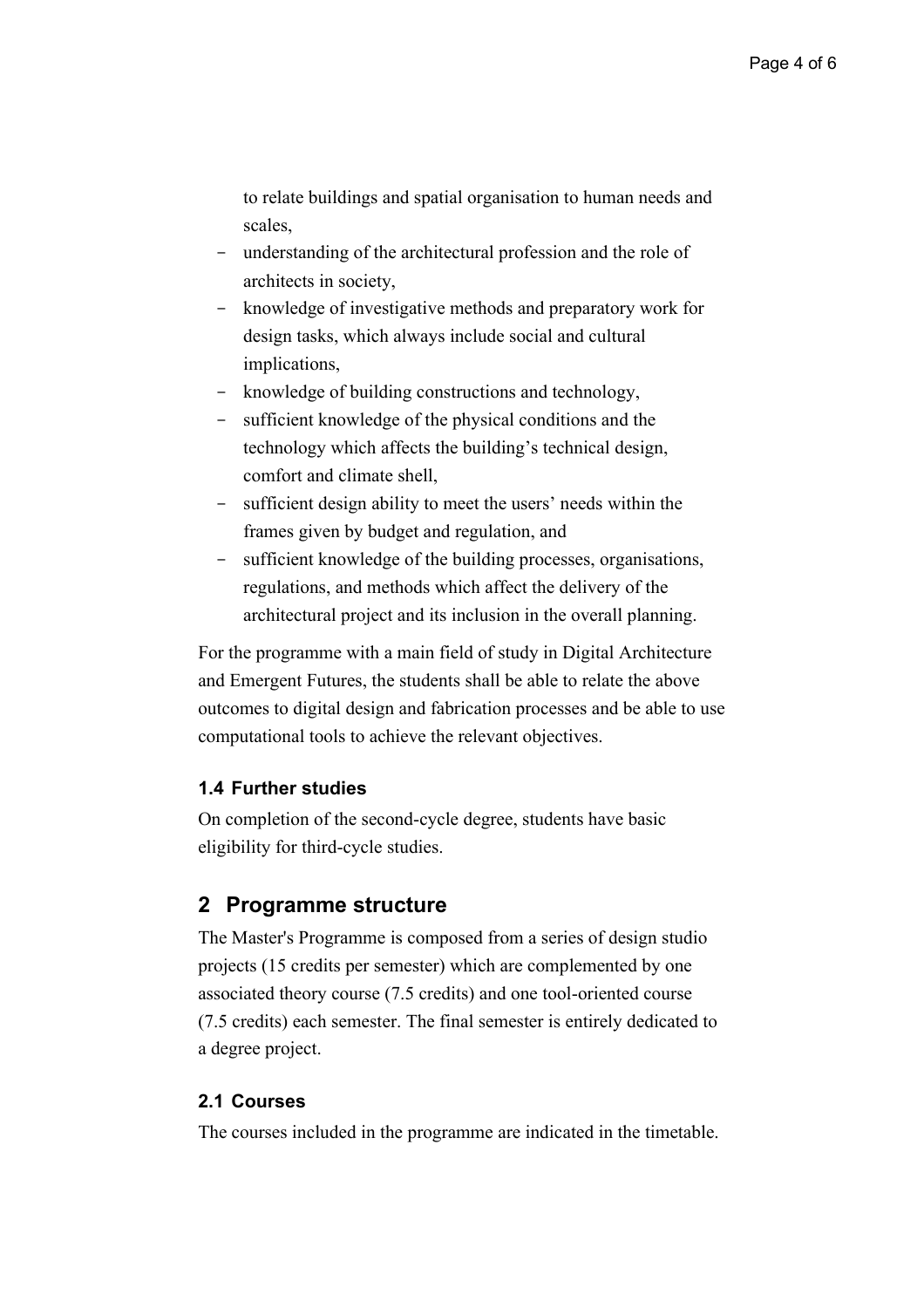### **3 Specific admission requirements**

#### **3.1 Admission requirements**

A Bachelor's degree in architecture. A digital portfolio of the applicant's own work in the field that clearly proves that the applicant has good potential to benefit from the programme.

English 6.

### **4 Degree**

#### **4.1 Degree requirements**

For a Degree of Master of Science (120 credits) students must successfully complete courses comprising 120 credits, including a degree project worth 30 credits. 90 credits must be second-cycle credits and 60 credits of those must be in the main field of study, including the degree project.

#### **4.1.1 Degree project**

For a Degree of Master of Science (120 credits) students must complete an independent project (degree project) of no less than 30 credits as part of the course requirements. The degree project included in the programme are listed in the timetable.

The student may commence work on the degree project when at least 76 credits of courses can be included in the degree.

### **4.2 Degree and degree certificate**

When students have completed all the degree requirements, they are entitled to apply for a Degree of Master of Science (120 credits) in Architecture. Main Field of Study: Digital Architecture and Emergent Futures.